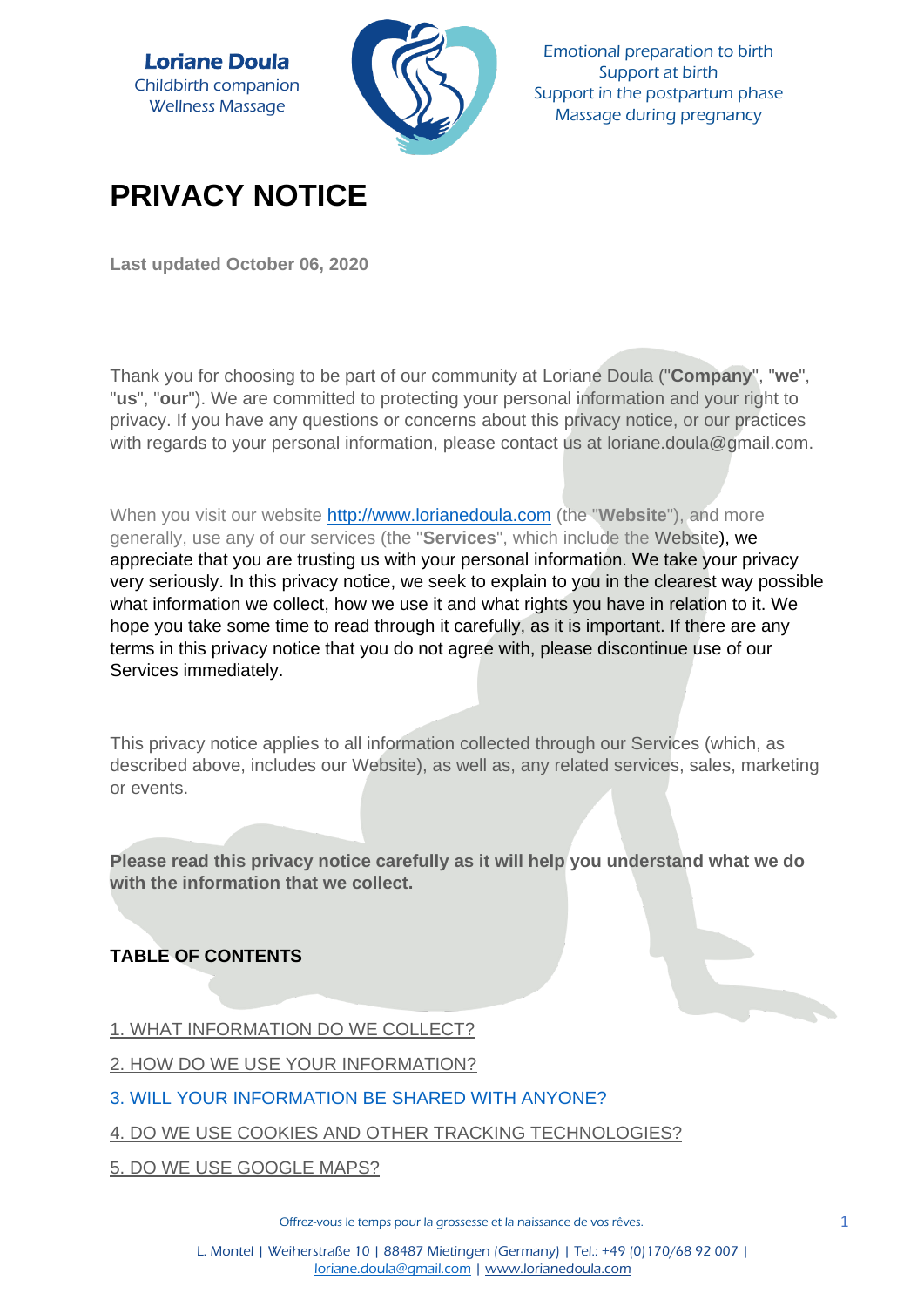- 6. HOW LONG DO [WE KEEP YOUR INFORMATION?](https://app.termly.io/dashboard/website/604943/privacy-policy#inforetain)
- [7. HOW DO WE KEEP YOUR INFORMATION SAFE?](https://app.termly.io/dashboard/website/604943/privacy-policy#infosafe)
- 8. [DO WE COLLECT INFORMATION FROM MINORS?](https://app.termly.io/dashboard/website/604943/privacy-policy#infominors)
- [9. WHAT ARE YOUR PRIVACY RIGHTS?](https://app.termly.io/dashboard/website/604943/privacy-policy#privacyrights)
- [10. CONTROLS FOR DO-NOT-TRACK FEATURES](https://app.termly.io/dashboard/website/604943/privacy-policy#DNT)
- [11. DO CALIFORNIA RESIDENTS HAVE SPECIFIC PRIVACY RIGHTS?](https://app.termly.io/dashboard/website/604943/privacy-policy#caresidents)
- [12. DO WE MAKE UPDATES TO THIS NOTICE?](https://app.termly.io/dashboard/website/604943/privacy-policy#policyupdates)
- [13. HOW CAN YOU CONTACT US ABOUT THIS NOTICE?](https://app.termly.io/dashboard/website/604943/privacy-policy#contact)

[14. HOW CAN YOU REVIEW, UPDATE OR DELETE THE DATA WE](https://app.termly.io/dashboard/website/604943/privacy-policy#request)  [COLLECT FROM YOU?](https://app.termly.io/dashboard/website/604943/privacy-policy#request)

# **1. WHAT INFORMATION DO WE COLLECT?**

### **Personal information you disclose to us**

*In Short: We collect personal information that you provide to us.*

We collect personal information that you voluntarily provide to us when you express an interest in obtaining information about us or our products and Services, when you participate in activities on the Website (such as by posting messages in our online forums or entering competitions, contests or giveaways) or otherwise when you contact us.

The personal information that we collect depends on the context of your interactions with us and the Website, the choices you make and the products and features you use. The personal information we collect may include the following:

**Personal Information Provided by You.** We collect names; phone numbers; email addresses; and other similar information.

All personal information that you provide to us must be true, complete and accurate, and you must notify us of any changes to such personal information.

# **2. HOW DO WE USE YOUR INFORMATION?**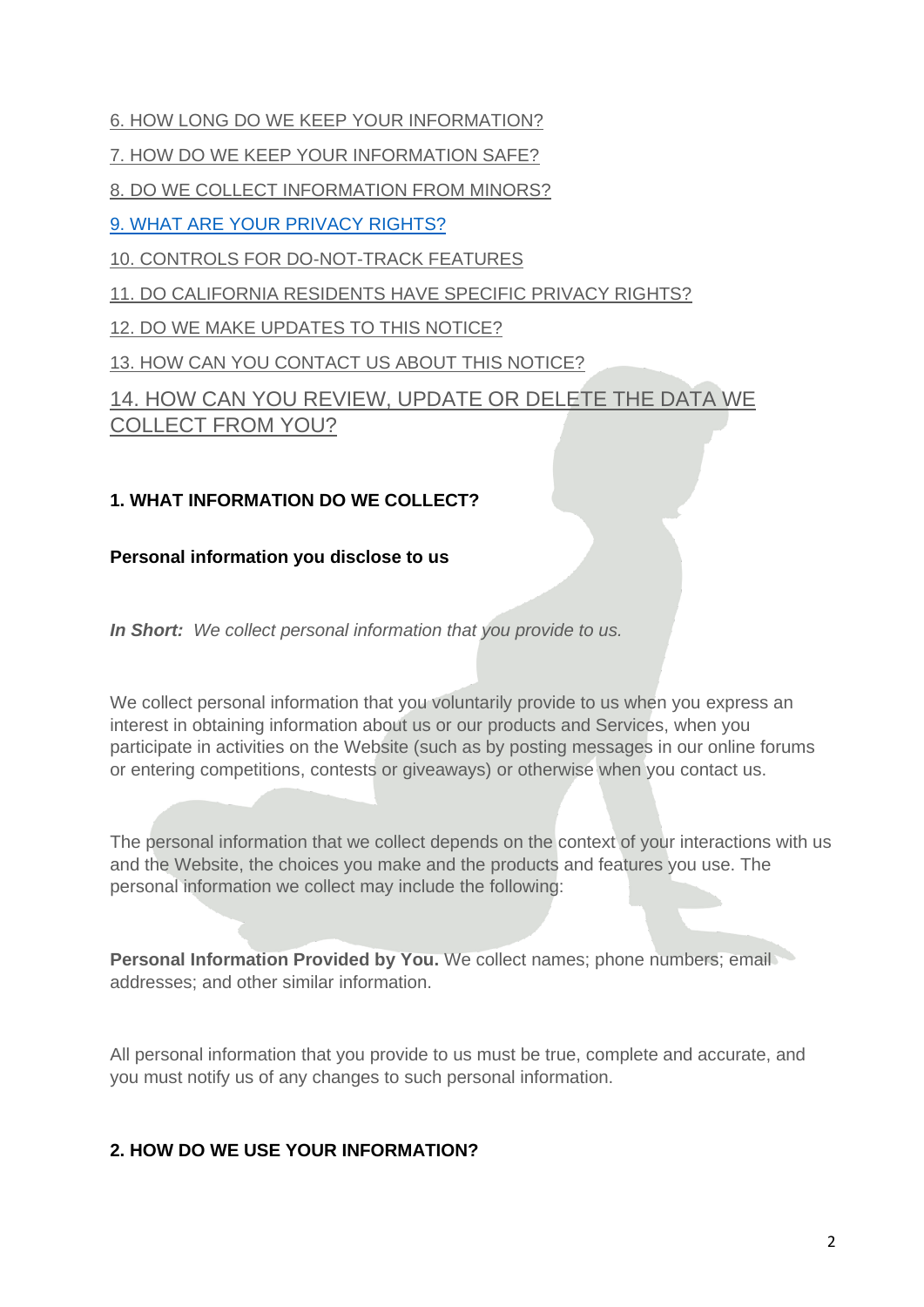

Emotional preparation to birth Support at birth Support in the postpartum phase Massage during pregnancy

*In Short: We process your information for purposes based on legitimate business interests, the fulfillment of our contract with you, compliance with our legal obligations, and/or your consent.*

We use personal information collected via our Website for a variety of business purposes described below. We process your personal information for these purposes in reliance on our legitimate business interests, in order to enter into or perform a contract with you, with your consent, and/or for compliance with our legal obligations. We indicate the specific processing grounds we rely on next to each purpose listed below.

In legal terms, we are generally the "data controller" under European data protection laws since we determine the means and/or purposes of the data processing we perform. However, if you are a business customer with whom we have entered into a data processing agreement for the provision of corporate services to you, then you would be the "data controller" and we would be the "data processor" under European data protection laws since we would be processing data on your behalf in accordance with your instructions.

We use the information we collect or receive:

- **To facilitate account creation and logon process.** If you choose to link your account with us to a third-party account (such as your Google or Facebook account), we use the information you allowed us to collect from those third parties to facilitate account creation and logon process for the performance of the contract.
- **To post testimonials.** We post testimonials on our Website that may contain personal information. Prior to posting a testimonial, we will obtain your consent to use your name and the content of the testimonial. If you wish to update, or delete your testimonial, please contact us at loriane.doula@gmail.com and be sure to include your name, testimonial location, and contact information.
- **Request feedback.** We may use your information to request feedback and to contact you about your use of our Website.
- **To enable user-to-user communications.** We may use your information in order to enable user-to-user communications with each user's consent.
- **To manage user accounts.** We may use your information for the purposes of managing our account and keeping it in working order.
- **Eulfill and manage your orders.** We may use your information to fulfill and manage your orders, payments, returns, and exchanges made through the Website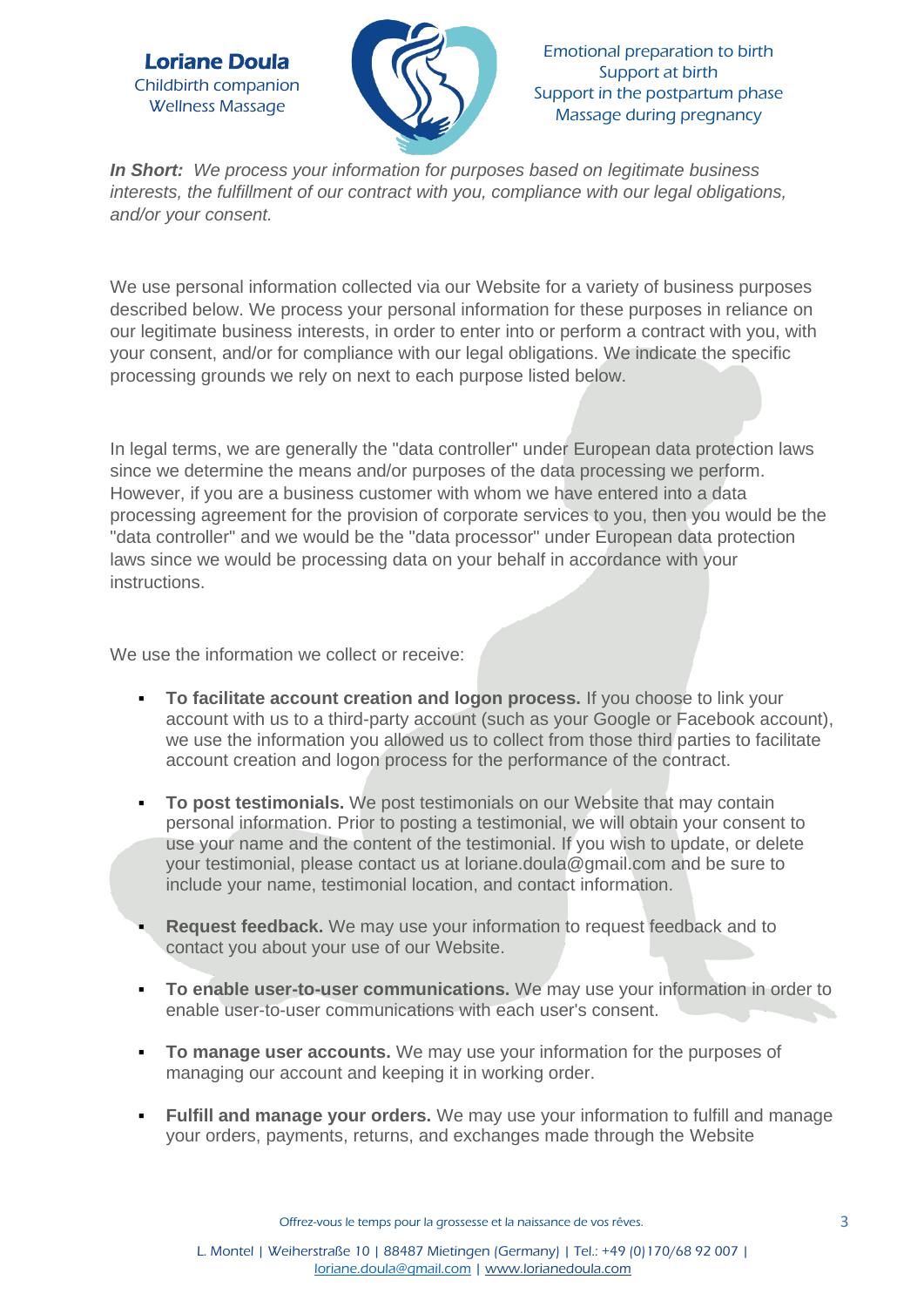- **EXEDENT Administer prize draws and competitions.** We may use your information to administer prize draws and competitions when you elect to participate in our competitions.
- **To deliver and facilitate delivery of services to the user.** We may use your information to provide you with the requested service.
- **To respond to user inquiries/offer support to users.** We may use your information to respond to your inquiries and solve any potential issues you might have with the use of our Services.\
- **To send you marketing and promotional communications.** We and/or our thirdparty marketing partners may use the personal information you send to us for our marketing purposes, if this is in accordance with your marketing preferences. For example, when expressing an interest in obtaining information about us or our Website, subscribing to marketing or otherwise contacting us, we will collect personal information from you. You can opt-out of our marketing emails at any time (see the ["WHAT ARE YOUR PRIVACY RIGHTS"](https://app.termly.io/dashboard/website/604943/privacy-policy#privacyrights) below).
- **Deliver targeted advertising to you.** We may use your information to develop and display personalized content and advertising (and work with third parties who do so) tailored to your interests and/or location and to measure its effectiveness.

## **3. WILL YOUR INFORMATION BE SHARED WITH ANYONE?**

*In Short: We only share information with your consent, to comply with laws, to provide you with services, to protect your rights, or to fulfill business obligations.*

We may process or share your data that we hold based on the following legal basis:

- **Consent:** We may process your data if you have given us specific consent to use your personal information for a specific purpose.
- **Egitimate Interests:** We may process your data when it is reasonably necessary to achieve our legitimate business interests.
- **Performance of a Contract:** Where we have entered into a contract with you, we may process your personal information to fulfill the terms of our contract.
- **Egal Obligations:** We may disclose your information where we are legally required to do so in order to comply with applicable law, governmental requests, a judicial proceeding, court order, or legal process, such as in response to a court order or a subpoena (including in response to public authorities to meet national security or law enforcement requirements).
- **EXTERN INTERVIERS:** We may disclose your information where we believe it is necessary to investigate, prevent, or take action regarding potential violations of our policies,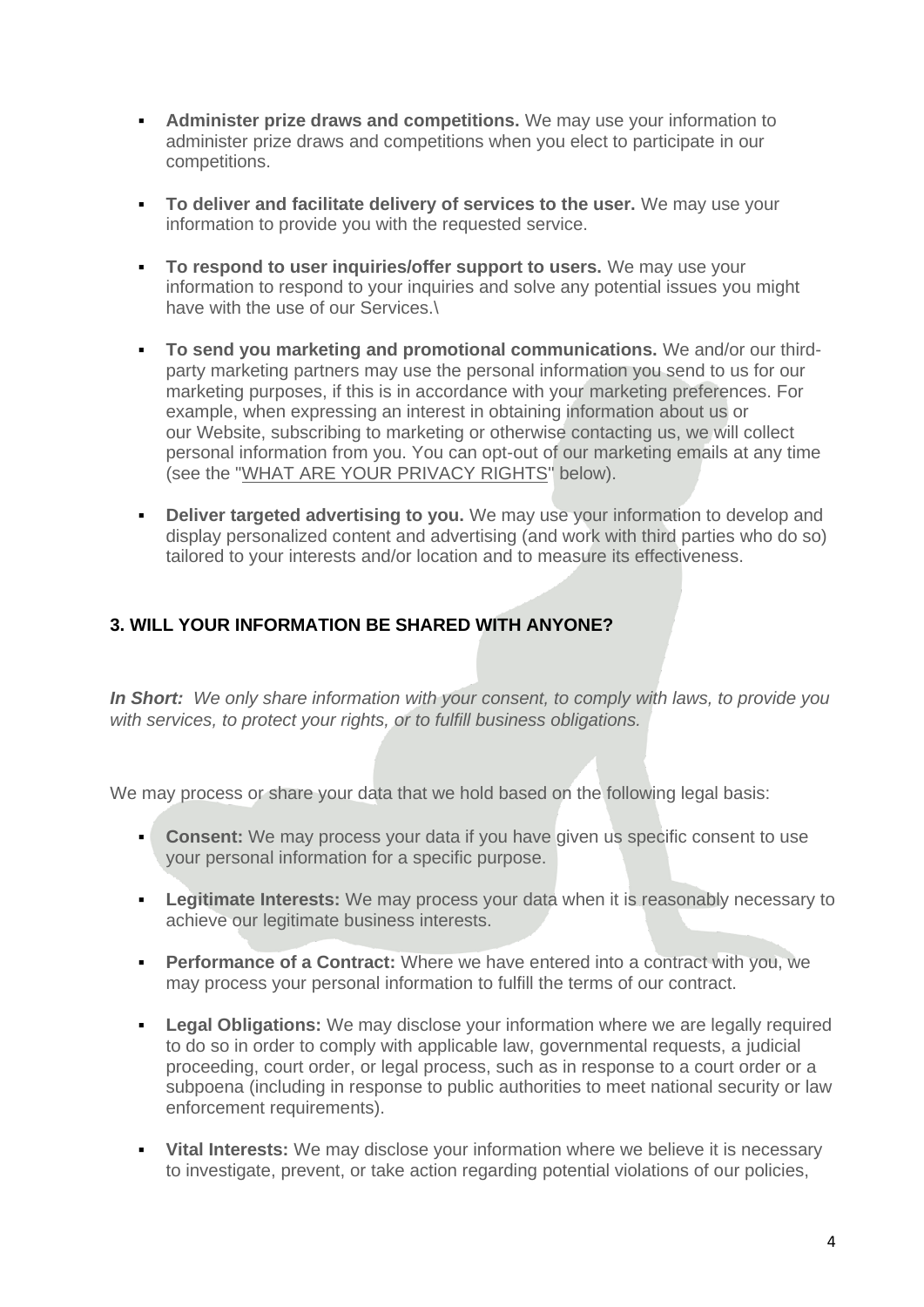



suspected fraud, situations involving potential threats to the safety of any person and illegal activities, or as evidence in litigation in which we are involved.

More specifically, we may need to process your data or share your personal information in the following situations:

- **EUSINESS Transfers.** We may share or transfer your information in connection with, or during negotiations of, any merger, sale of company assets, financing, or acquisition of all or a portion of our business to another company.
- **Other Users.** When you share personal information (for example, by posting comments, contributions or other content to the Website) or otherwise interact with public areas of the Website, such personal information may be viewed by all users and may be publicly made available outside the Website in perpetuity. Similarly, other users will be able to view descriptions of your activity, communicate with you within our Website, and view your profile.

## **4. DO WE USE COOKIES AND OTHER TRACKING TECHNOLOGIES?**

*In Short: We may use cookies and other tracking technologies to collect and store your information.*

We may use cookies and similar tracking technologies (like web beacons and pixels) to access or store information. Specific information about how we use such technologies and how you can refuse certain cookies is set out in our Cookie Notice.

## **5. DO WE USE GOOGLE MAPS?**

*In Short: Yes, we use Google Maps for the purpose of providing better service.*

This Website uses Google Maps APIs which is subject to Google's Terms of Service. You may find the Google Maps APIs Terms of Service [here.](https://developers.google.com/maps/terms) To find out more about Google's Privacy Policy, please refer to this [link.](https://policies.google.com/privacy)

#### **6. HOW LONG DO WE KEEP YOUR INFORMATION?**

*In Short: We keep your information for as long as necessary to fulfill the purposes outlined in this privacy notice unless otherwise required by law.*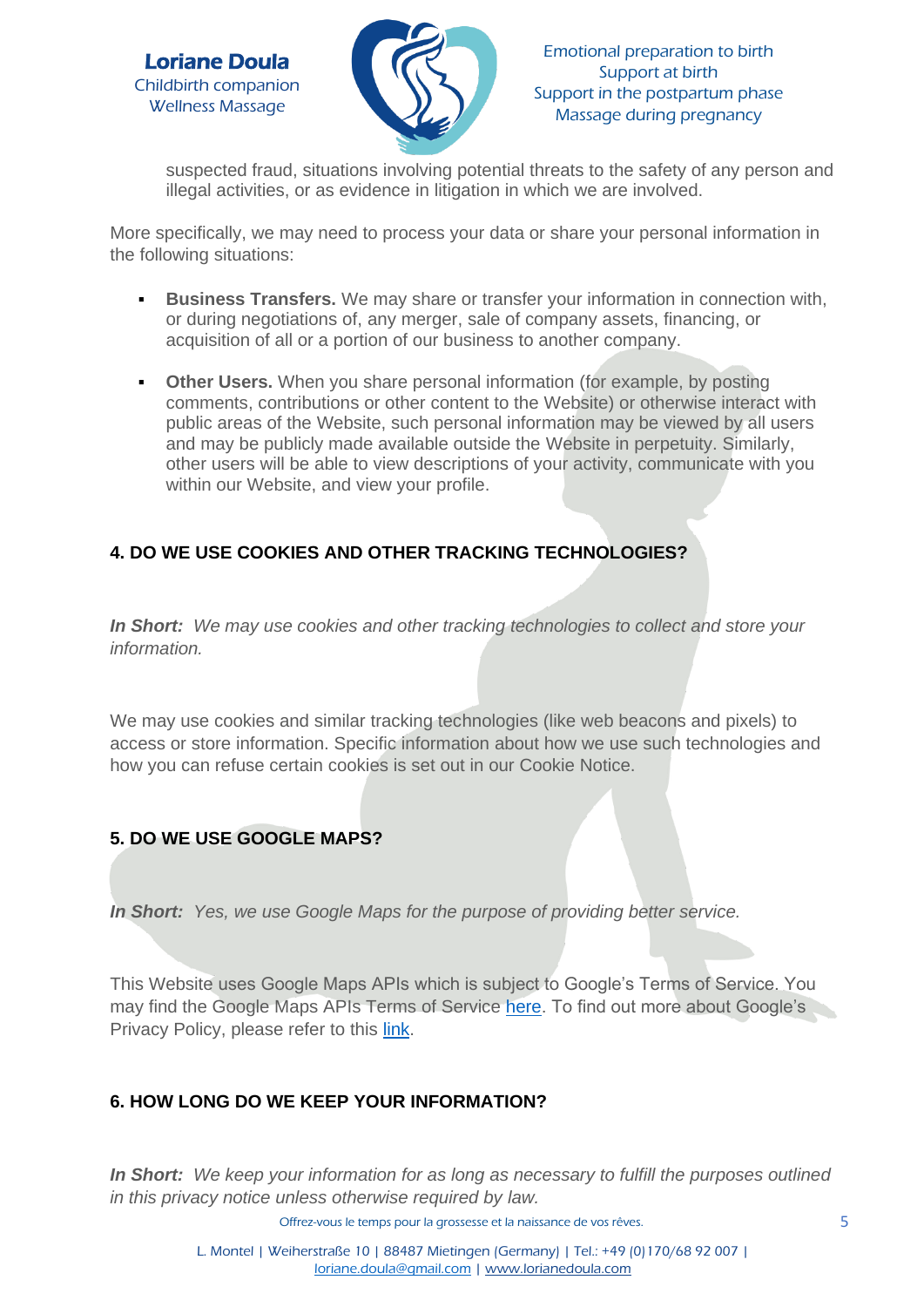We will only keep your personal information for as long as it is necessary for the purposes set out in this privacy notice, unless a longer retention period is required or permitted by law (such as tax, accounting or other legal requirements). No purpose in this notice will require us keeping your personal information for longer than 2 years.

When we have no ongoing legitimate business need to process your personal information, we will either delete or anonymize such information, or, if this is not possible (for example, because your personal information has been stored in backup archives), then we will securely store your personal information and isolate it from any further processing until deletion is possible.

## **7. HOW DO WE KEEP YOUR INFORMATION SAFE?**

*In Short: We aim to protect your personal information through a system of organizational and technical security measures.*

We have implemented appropriate technical and organizational security measures designed to protect the security of any personal information we process. However, despite our safeguards and efforts to secure your information, no electronic transmission over the Internet or information storage technology can be guaranteed to be 100% secure, so we cannot promise or guarantee that hackers, cybercriminals, or other unauthorized third parties will not be able to defeat our security, and improperly collect, access, steal, or modify your information. Although we will do our best to protect your personal information, transmission of personal information to and from our Website is at your own risk. You should only access the Website within a secure environment.

# **8. DO WE COLLECT INFORMATION FROM MINORS?**

*In Short: We do not knowingly collect data from or market to children under 18 years of age.*

We do not knowingly solicit data from or market to children under 18 years of age. By using the Website, you represent that you are at least 18 or that you are the parent or guardian of such a minor and consent to such minor dependent's use of the Website. If we learn that personal information from users less than 18 years of age has been collected, we will deactivate the account and take reasonable measures to promptly delete such data from our records. If you become aware of any data we may have collected from children under age 18, please contact us at loriane.doula@gmail.com.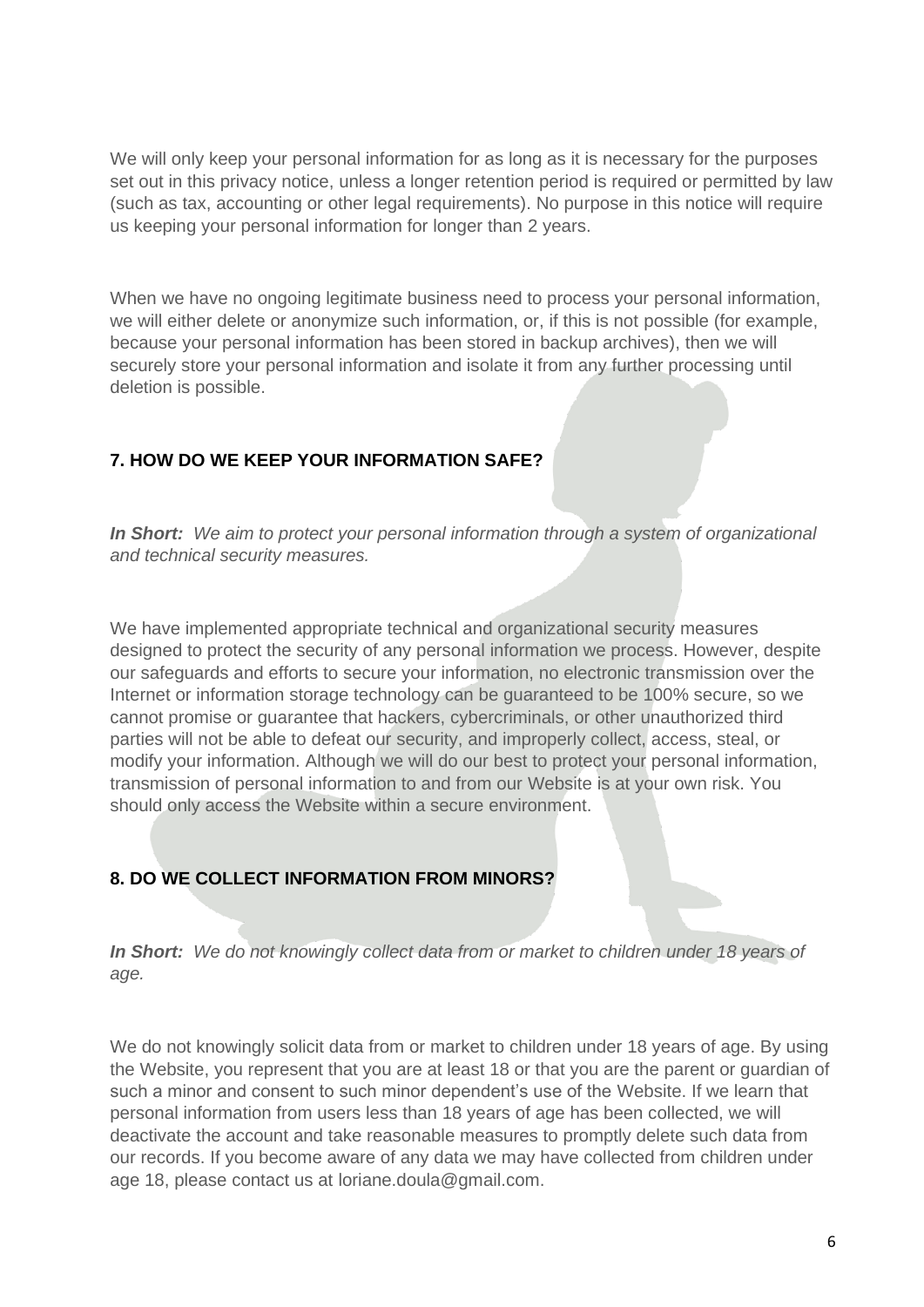

Emotional preparation to birth Support at birth Support in the postpartum phase Massage during pregnancy

## **9. WHAT ARE YOUR PRIVACY RIGHTS?**

*In Short: In some regions, such as the European Economic Area, you have rights that allow you greater access to and control over your personal information. You may review, change, or terminate your account at any time.*

In some regions (like the European Economic Area), you have certain rights under applicable data protection laws. These may include the right (i) to request access and obtain a copy of your personal information, (ii) to request rectification or erasure; (iii) to restrict the processing of your personal information; and (iv) if applicable, to data portability. In certain circumstances, you may also have the right to object to the processing of your personal information. To make such a request, please use the [contact details](https://app.termly.io/dashboard/website/604943/privacy-policy#contact) provided below. We will consider and act upon any request in accordance with applicable data protection laws.

If we are relying on your consent to process your personal information, you have the right to withdraw your consent at any time. Please note however that this will not affect the lawfulness of the processing before its withdrawal, nor will it affect the processing of your personal information conducted in reliance on lawful processing grounds other than consent.

If you are a resident in the European Economic Area and you believe we are unlawfully processing your personal information, you also have the right to complain to your local data protection supervisory authority. You can find their contact details here: [http://ec.europa.eu/justice/data-protection/bodies/authorities/index\\_en.htm.](http://ec.europa.eu/justice/data-protection/bodies/authorities/index_en.htm)

If you are a resident in Switzerland, the contact details for the data protection authorities are available here: [https://www.edoeb.admin.ch/edoeb/en/home.html.](https://www.edoeb.admin.ch/edoeb/en/home.html)

**Cookies and similar technologies:** Most Web browsers are set to accept cookies by default. If you prefer, you can usually choose to set your browser to remove cookies and to reject cookies. If you choose to remove cookies or reject cookies, this could affect certain features or services of our Website. To opt-out of interest-based advertising by advertisers on our Website visit [http://www.aboutads.info/choices/.](http://www.aboutads.info/choices/)

# **10. CONTROLS FOR DO-NOT-TRACK FEATURES**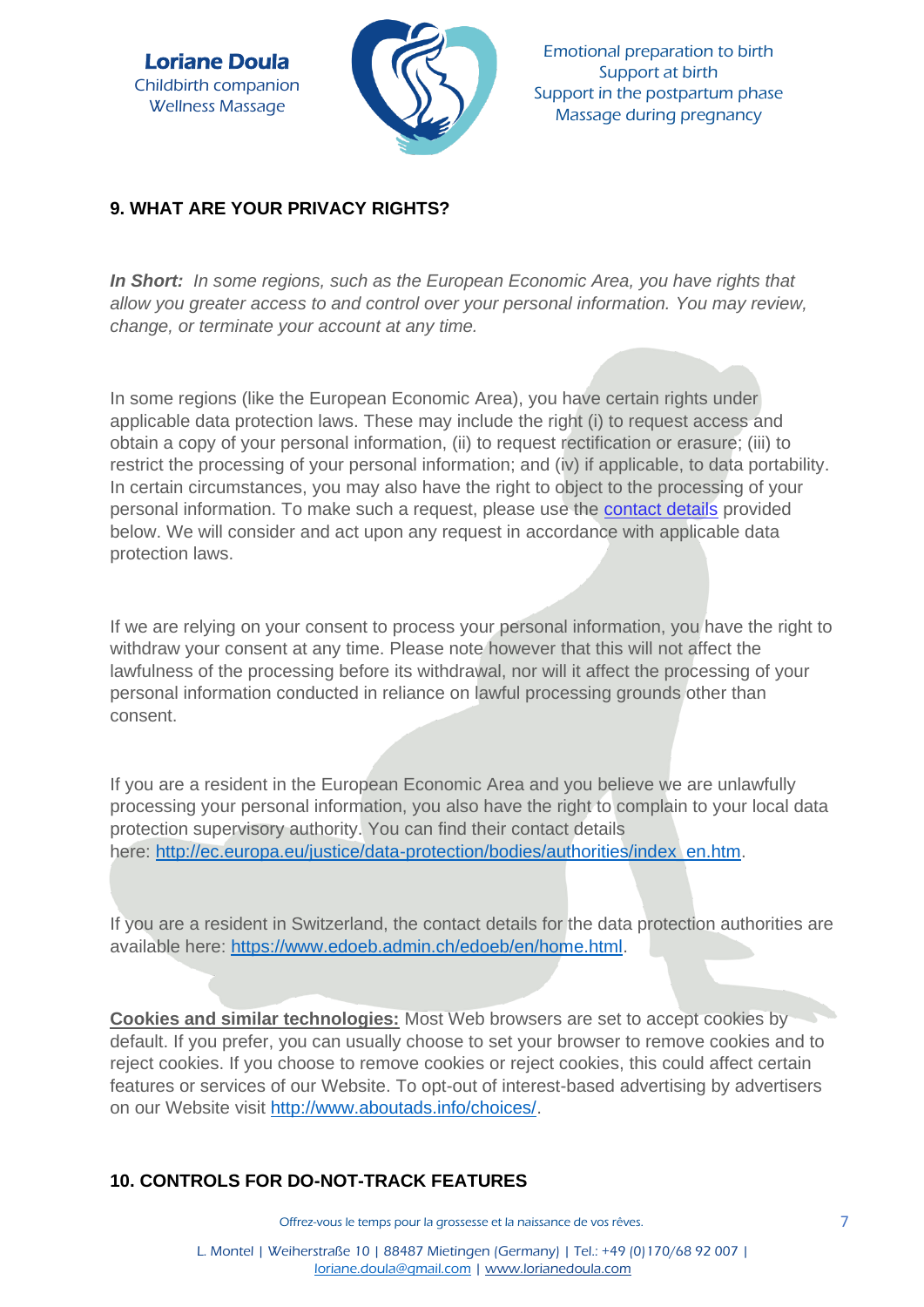Most web browsers and some mobile operating systems and mobile applications include a Do-Not-Track ("DNT") feature or setting you can activate to signal your privacy preference not to have data about your online browsing activities monitored and collected. At this stage no uniform technology standard for recognizing and implementing DNT signals has been finalized. As such, we do not currently respond to DNT browser signals or any other mechanism that automatically communicates your choice not to be tracked online. If a standard for online tracking is adopted that we must follow in the future, we will inform you about that practice in a revised version of this privacy notice.

## **11. DO CALIFORNIA RESIDENTS HAVE SPECIFIC PRIVACY RIGHTS?**

*In Short: Yes, if you are a resident of California, you are granted specific rights regarding access to your personal information.*

California Civil Code Section 1798.83, also known as the "Shine The Light" law, permits our users who are California residents to request and obtain from us, once a year and free of charge, information about categories of personal information (if any) we disclosed to third parties for direct marketing purposes and the names and addresses of all third parties with which we shared personal information in the immediately preceding calendar year. If you are a California resident and would like to make such a request, please submit your request in writing to us using the contact information provided below.

If you are under 18 years of age, reside in California, and have a registered account with the Website, you have the right to request removal of unwanted data that you publicly post on the Website. To request removal of such data, please contact us using the contact information provided below, and include the email address associated with your account and a statement that you reside in California. We will make sure the data is not publicly displayed on the Website, but please be aware that the data may not be completely or comprehensively removed from all our systems (e.g. backups, etc.).

## **CCPA Privacy Notice**

The California Code of Regulations defines a "resident" as:

(1) every individual who is in the State of California for other than a temporary or transitory purpose and

(2) every individual who is domiciled in the State of California who is outside the State of California for a temporary or transitory purpose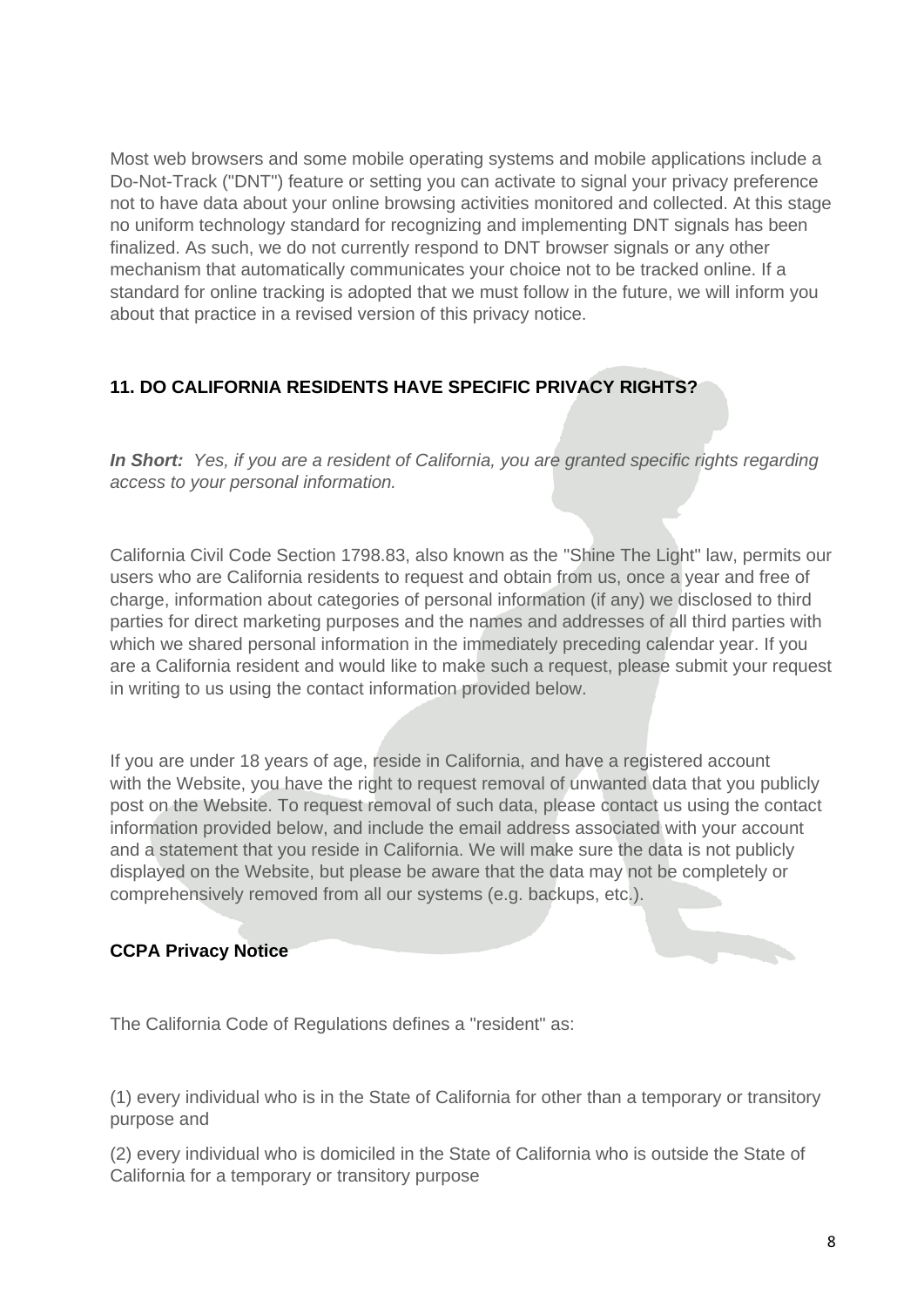



All other individuals are defined as "non-residents."

If this definition of "resident" applies to you, we must adhere to certain rights and obligations regarding your personal information.

## **What categories of personal information do we collect?**

We have collected the following categories of personal information in the past twelve (12) months:

| Category                                                                                             | <b>Examples</b>                                                                                                                                                                                                     | <b>Collected</b> |
|------------------------------------------------------------------------------------------------------|---------------------------------------------------------------------------------------------------------------------------------------------------------------------------------------------------------------------|------------------|
| A. Identifiers                                                                                       | Contact details, such as real name, alias, postal<br>address, telephone or mobile contact number,<br>unique personal identifier, online identifier,<br>Internet Protocol address, email address and<br>account name | <b>YES</b>       |
| <b>B. Personal information</b><br>categories listed in the<br>California Customer Records<br>statute | Name, contact information, education,<br>employment, employment history and financial<br>information                                                                                                                | <b>YES</b>       |
| C. Protected classification<br>characteristics under California<br>or federal law                    | Gender and date of birth                                                                                                                                                                                            | N <sub>O</sub>   |
| D. Commercial information                                                                            | Transaction information, purchase history,<br>financial details and payment information                                                                                                                             | N <sub>O</sub>   |
| E. Biometric information                                                                             | Fingerprints and voiceprints                                                                                                                                                                                        | N <sub>O</sub>   |
| F. Internet or other similar<br>network activity                                                     | Browsing history, search history, online behavior,<br>interest data, and interactions with our and other<br>websites, applications, systems and<br>advertisements                                                   | N <sub>O</sub>   |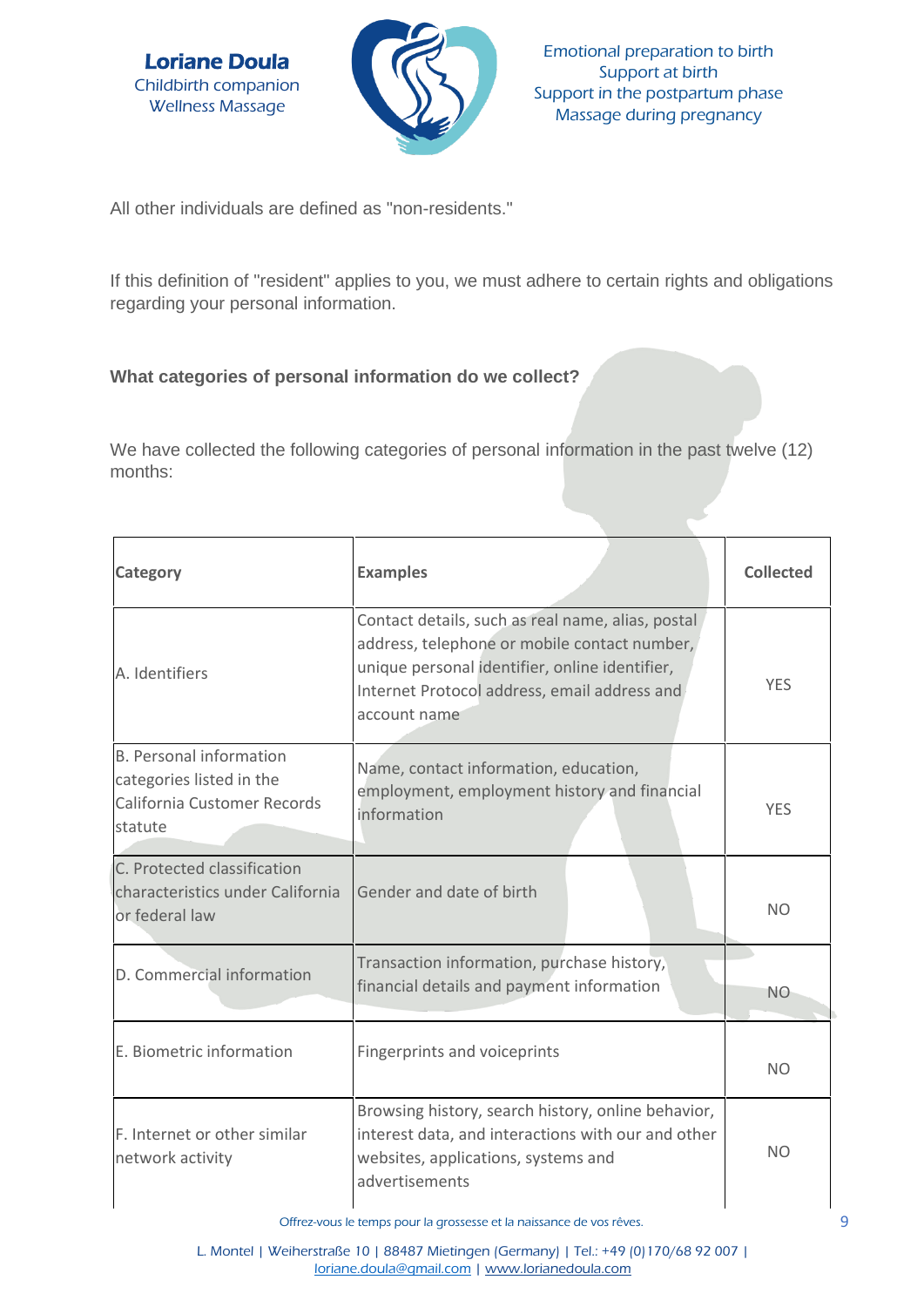| G. Geolocation data                                                            | Device location                                                                                                                                                                              | NO.            |
|--------------------------------------------------------------------------------|----------------------------------------------------------------------------------------------------------------------------------------------------------------------------------------------|----------------|
| H. Audio, electronic, visual,<br>thermal, olfactory, or similar<br>information | Images and audio, video or call recordings created<br>in connection with our business activities                                                                                             | NO.            |
| I. Professional or employment-<br>related information                          | Business contact details in order to provide you<br>our services at a business level, job title as well as<br>work history and professional qualifications if you<br>apply for a job with us | NO.            |
| J. Education Information                                                       | Student records and directory information                                                                                                                                                    | N <sub>O</sub> |
| K. Inferences drawn from other<br>personal information                         | Inferences drawn from any of the collected<br>personal information listed above to create a<br>profile or summary about, for example, an<br>individual's preferences and characteristics     | NO.            |

We may also collect other personal information outside of these categories instances where you interact with us in-person, online, or by phone or mail in the context of:

- **Receiving help through our customer support channels;**
- **Participation in customer surveys or contests; and**
- Facilitation in the delivery of our Services and to respond to your inquiries.

#### **How do we use and share your personal information?**

More information about our data collection and sharing practices can be found in this privacy notice.

You may contact us by email at loriane.doula@gmail.com, by visiting [http://www.lorianedoula.com/email-me,](http://www.lorianedoula.com/email-me) by mailing to: Loriane MONTEL Loriane Doula Weiherstraße 10 88487 Mietingen Germany , or by referring to the contact details at the bottom of this document.

If you are using an authorized agent to exercise your right to opt-out we may deny a request if the authorized agent does not submit proof that they have been validly authorized to act on your behalf.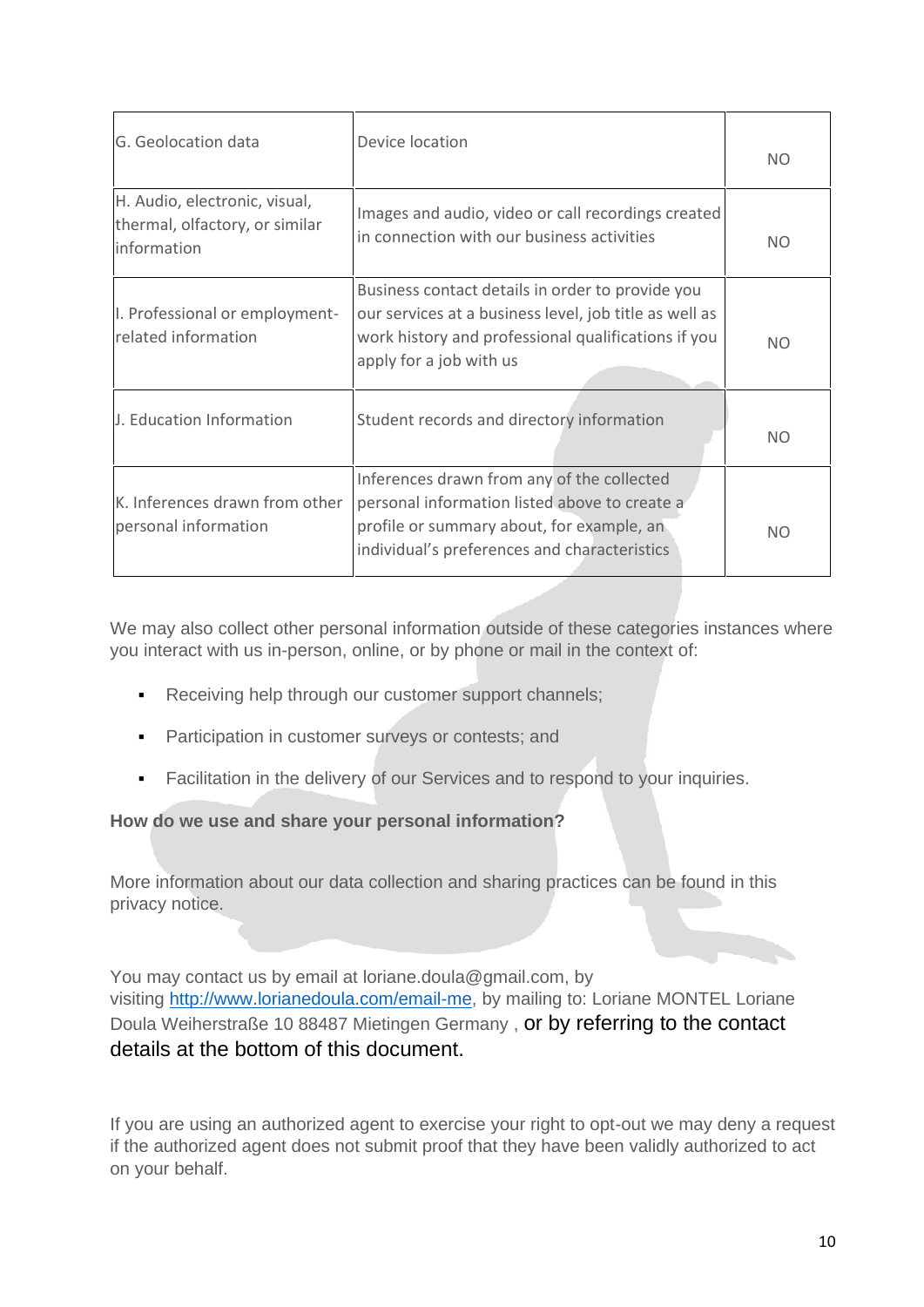

Emotional preparation to birth Support at birth Support in the postpartum phase Massage during pregnancy

**Will your information be shared with anyone else?**

We may disclose your personal information with our service providers pursuant to a written contract between us and each service provider. Each service provider is a for-profit entity that processes the information on our behalf.

We may use your personal information for our own business purposes, such as for undertaking internal research for technological development and demonstration. This is not considered to be "selling" of your personal data.

Loriane Doula has not disclosed or sold any personal information to third parties for a business or commercial purpose in the preceding 12 months. Loriane Doula will not sell personal information in the future belonging to website visitors, users and other consumers.

## **Your rights with respect to your personal data**

## Right to request deletion of the data - Request to delete

You can ask for the deletion of your personal information. If you ask us to delete your personal information, we will respect your request and delete your personal information, subject to certain exceptions provided by law, such as (but not limited to) the exercise by another consumer of his or her right to free speech, our compliance requirements resulting from a legal obligation or any processing that may be required to protect against illegal activities.

Right to be informed - Request to know

Depending on the circumstances, you have a right to know:

- whether we collect and use your personal information;
- the categories of personal information that we collect;
- the purposes for which the collected personal information is used;
- whether we sell your personal information to third parties;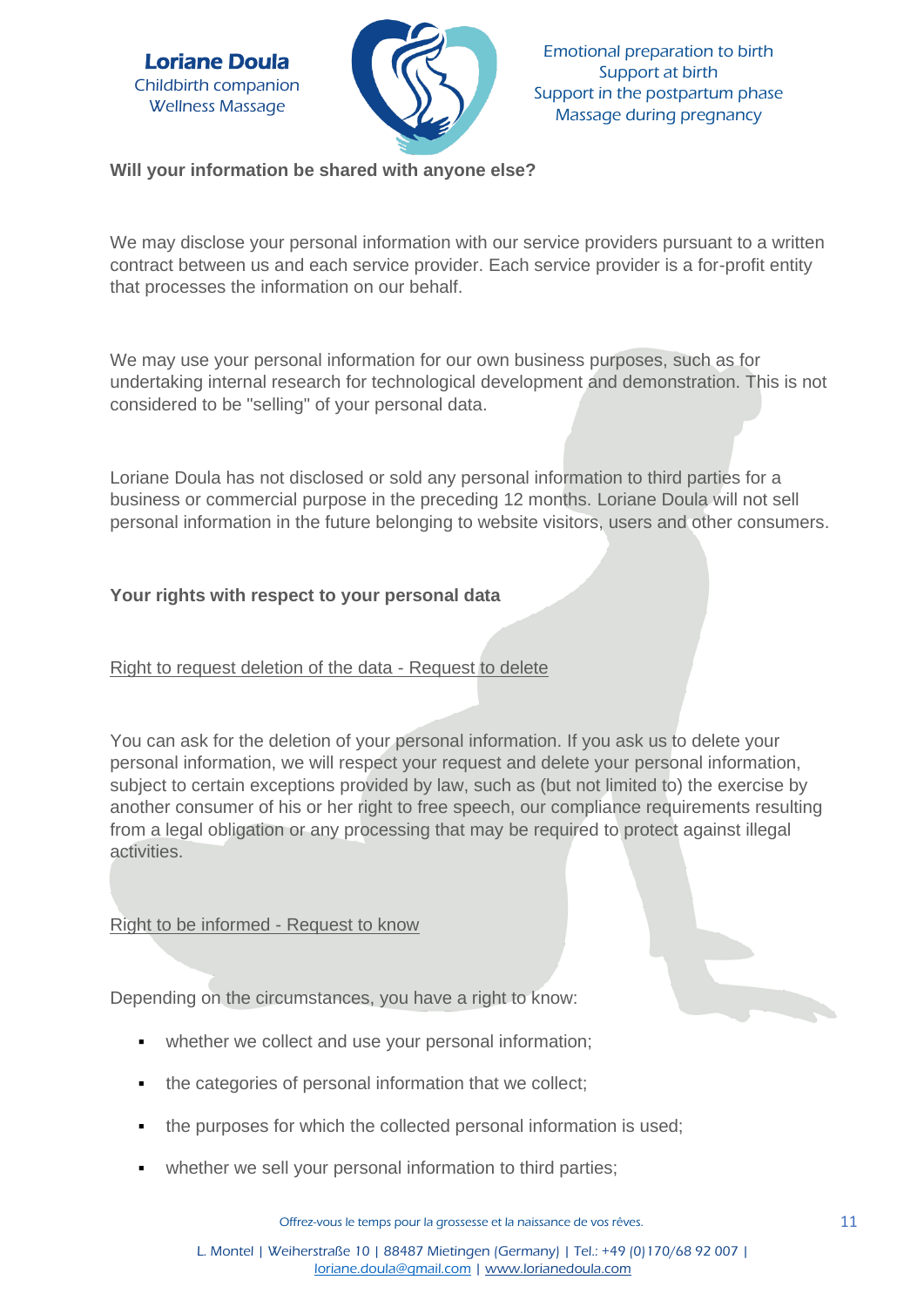- the categories of personal information that we sold or disclosed for a business purpose;
- the categories of third parties to whom the personal information was sold or disclosed for a business purpose; and
- the business or commercial purpose for collecting or selling personal information.

In accordance with applicable law, we are not obligated to provide or delete consumer information that is de-identified in response to a consumer request or to re-identify individual data to verify a consumer request.

### Right to Non-Discrimination for the Exercise of a Consumer's Privacy Rights

We will not discriminate against you if you exercise your privacy rights.

#### Verification process

Upon receiving your request, we will need to verify your identity to determine you are the same person about whom we have the information in our system. These verification efforts require us to ask you to provide information so that we can match it with information you have previously provided us. For instance, depending on the type of request you submit, we may ask you to provide certain information so that we can match the information you provide with the information we already have on file, or we may contact you through a communication method (e.g. phone or email) that you have previously provided to us. We may also use other verification methods as the circumstances dictate.

We will only use personal information provided in your request to verify your identity or authority to make the request. To the extent possible, we will avoid requesting additional information from you for the purposes of verification. If, however, if we cannot verify your identity from the information already maintained by us, we may request that you provide additional information for the purposes of verifying your identity, and for security or fraudprevention purposes. We will delete such additionally provided information as soon as we finish verifying you.

#### Other privacy rights

- you may object to the processing of your personal data
- you may request correction of your personal data if it is incorrect or no longer relevant, or ask to restrict the processing of the data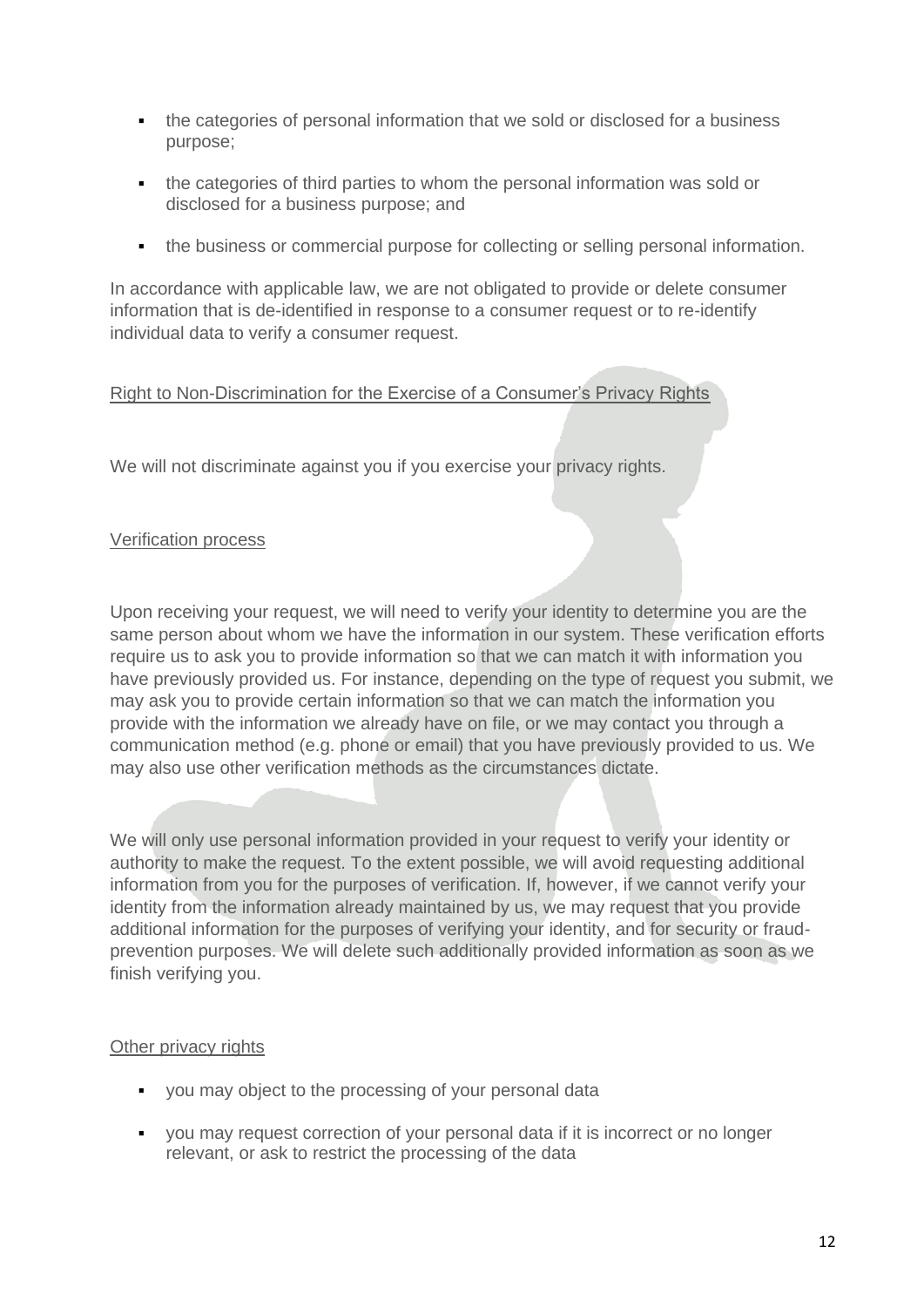

- you can designate an authorized agent to make a request under the CCPA on your behalf. We may deny a request from an authorized agent that does not submit proof that they have been validly authorized to act on your behalf in accordance with the CCPA.
- you may request to opt-out from future selling of your personal information to third parties. Upon receiving a request to opt-out, we will act upon the request as soon as feasibly possible, but no later than 15 days from the date of the request submission.

To exercise these rights, you can contact us by email at loriane.doula@gmail.com, by visiting [http://www.lorianedoula.com/email-me,](http://www.lorianedoula.com/email-me) by mailing to: Loriane MONTEL Loriane Doula Weiherstraße 10 88487 Mietingen Germany , or by referring to the contact details at the bottom of this document. If you have a complaint about how we handle your data, we would like to hear from you.

# **12. DO WE MAKE UPDATES TO THIS NOTICE?**

*In Short: Yes, we will update this notice as necessary to stay compliant with relevant laws.*

We may update this privacy notice from time to time. The updated version will be indicated by an updated "Revised" date and the updated version will be effective as soon as it is accessible. If we make material changes to this privacy notice, we may notify you either by prominently posting a notice of such changes or by directly sending you a notification. We encourage you to review this privacy notice frequently to be informed of how we are protecting your information.

# **13. HOW CAN YOU CONTACT US ABOUT THIS NOTICE?**

If you have questions or comments about this notice, you may email us at loriane.doula@gmail.com or by post to:

Loriane Doula

Weiherstraße 10

MIETINGEN, Baden Württemberg 88487

Germany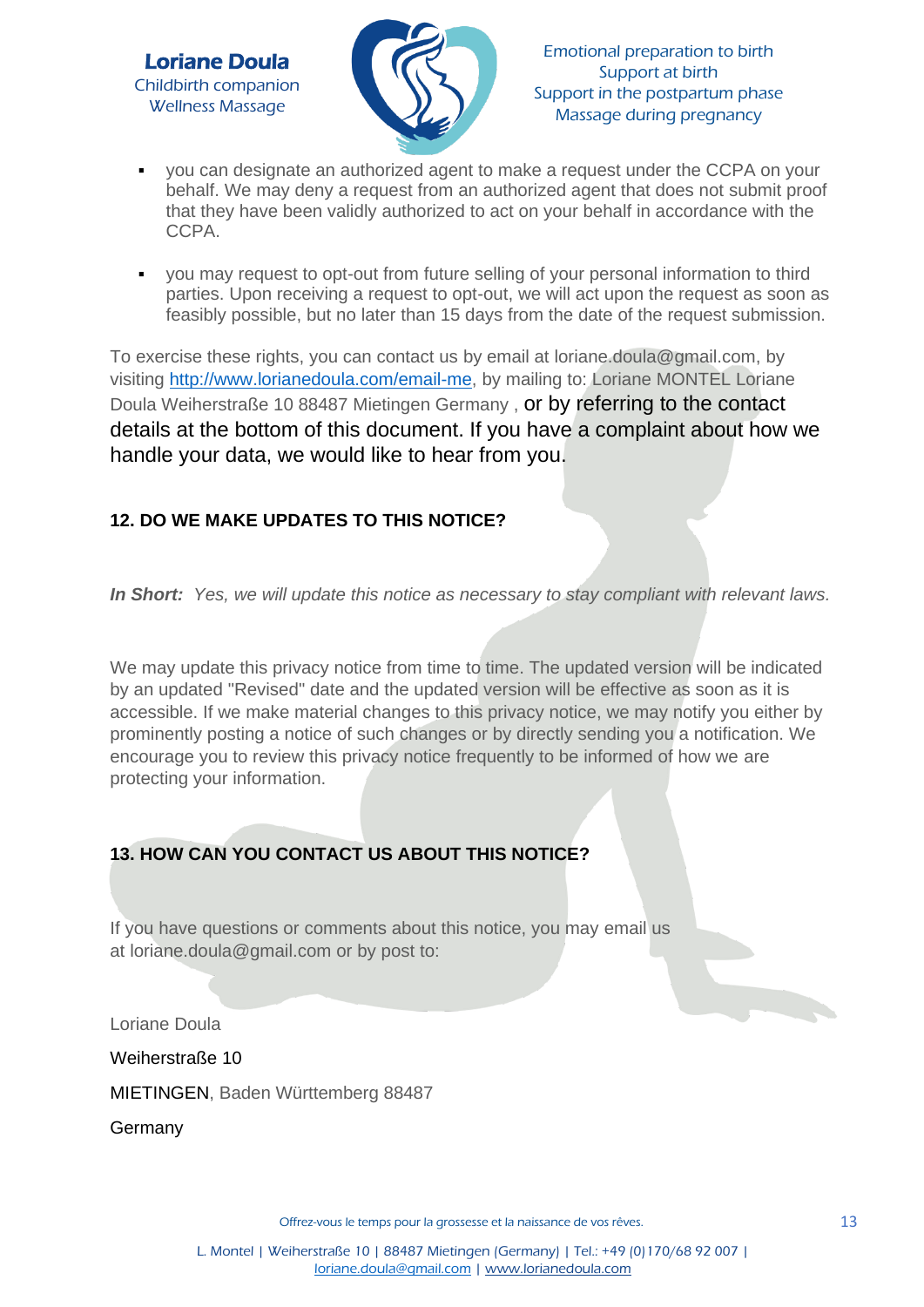If you are a resident in the European Economic Area, the "data controller" of your personal information is Loriane Doula. Loriane Doula has appointed Loriane MONTEL to be its representative in the EEA. You can contact them directly regarding the processing of your information by Loriane Doula, Loriane Doula, by email at loriane.doula@gmail.com, by phone at +49 (0)170/68.92.007, or by post to:

Weiherstraße 10

MIETINGEN, Baden Württemberg 88487

**Germany** 

# **14. HOW CAN YOU REVIEW, UPDATE, OR DELETE THE DATA WE COLLECT FROM YOU?**

Based on the applicable laws of your country, you may have the right to request access to the personal information we collect from you, change that information, or delete it in some circumstances. To request to review, update, or delete your personal information, please submit a request form by clicking [here](https://app.termly.io/notify/e2badd6b-2a2e-4d34-a98b-60a1ebabcde3). We will respond to your request within 30 days.

This privacy policy was created using [Termly's Privacy Policy Generator.](https://termly.io/products/privacy-policy-generator/?ftseo)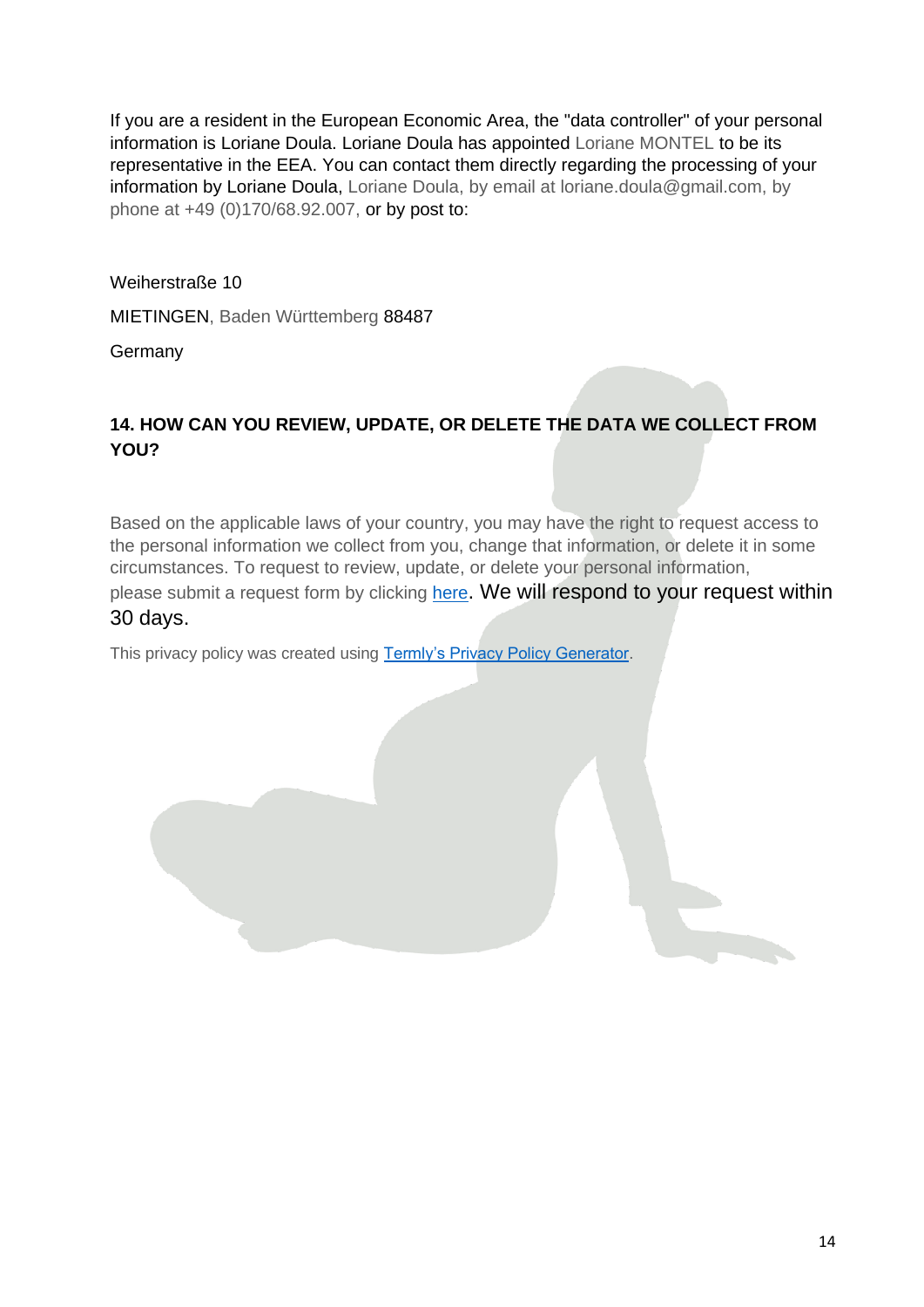

Emotional preparation to birth Support at birth Support in the postpartum phase Massage during pregnancy

# **COOKIE POLICY**

**Last updated October 06, 2020**

This Cookie Policy explains how Loriane Doula ("**Company**", "**we**", "**us**", and "**our**") uses cookies and similar technologies to recognize you when you visit our websites at [http://www.lorianedoula.com,](http://www.lorianedoula.com/) ("**Websites**"). It explains what these technologies are and why we use them, as well as your rights to control our use of them.

In some cases we may use cookies to collect personal information, or that becomes personal information if we combine it with other information.

#### **What are cookies?**

Cookies are small data files that are placed on your computer or mobile device when you visit a website. Cookies are widely used by website owners in order to make their websites work, or to work more efficiently, as well as to provide reporting information.

Cookies set by the website owner (in this case, Loriane Doula) are called "first party cookies". Cookies set by parties other than the website owner are called "third party cookies". Third party cookies enable third party features or functionality to be provided on or through the website (e.g. like advertising, interactive content and analytics). The parties that set these third party cookies can recognize your computer both when it visits the website in question and also when it visits certain other websites.

#### **Why do we use cookies?**

We use first and third party cookies for several reasons. Some cookies are required for technical reasons in order for our Websites to operate, and we refer to these as "essential" or "strictly necessary" cookies. Other cookies also enable us to track and target the interests of our users to enhance the experience on our Online Properties. Third parties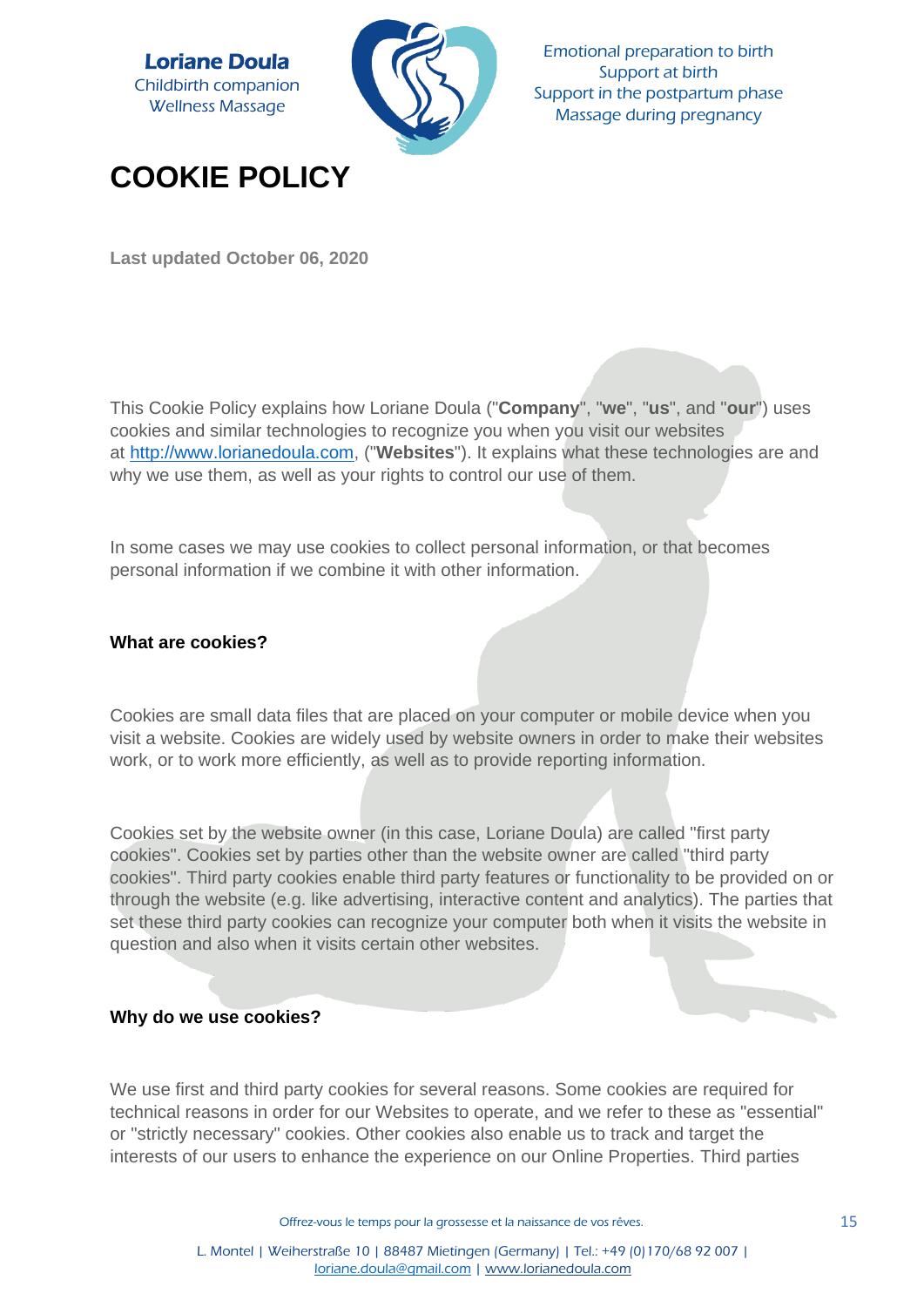serve cookies through our Websites for advertising, analytics and other purposes. This is described in more detail below.

The specific types of first and third party cookies served through our Websites and the purposes they perform are described below (please note that the specific cookies served may vary depending on the specific Online Properties you visit):

### **How can I control cookies?**

You have the right to decide whether to accept or reject cookies. You can exercise your cookie rights by setting your preferences in the Cookie Consent Manager. The Cookie Consent Manager allows you to select which categories of cookies you accept or reject. Essential cookies cannot be rejected as they are strictly necessary to provide you with services.

The Cookie Consent Manager can be found in the notification banner and on our website. If you choose to reject cookies, you may still use our website though your access to some functionality and areas of our website may be restricted. You may also set or amend your web browser controls to accept or refuse cookies. As the means by which you can refuse cookies through your web browser controls vary from browser-to-browser, you should visit your browser's help menu for more information.

In addition, most advertising networks offer you a way to opt out of targeted advertising. If you would like to find out more information, please visit <http://www.aboutads.info/choices/> or [http://www.youronlinechoices.com.](http://www.youronlinechoices.com/)

The specific types of first and third party cookies served through our Websites and the purposes they perform are described in the table below (please note that the specific cookies served may vary depending on the specific Online Properties you visit):

| Cookie name       | Purpose                                                  | Last    | <b>Type</b> |
|-------------------|----------------------------------------------------------|---------|-------------|
| <b>XSRF-TOKEN</b> | Used for security                                        | Session | Essential   |
| <b>Hs</b>         | reasons<br>Used for security<br>reasons                  | Session | Essential   |
| svSession         | Used in relation to the<br>user connection.              | Session | Essential   |
| SSR-caching       | Used to indicate the<br>operating system of<br>the user. | minute  | Essential   |

#### The essential cookies inherited from the Wix.com platform are :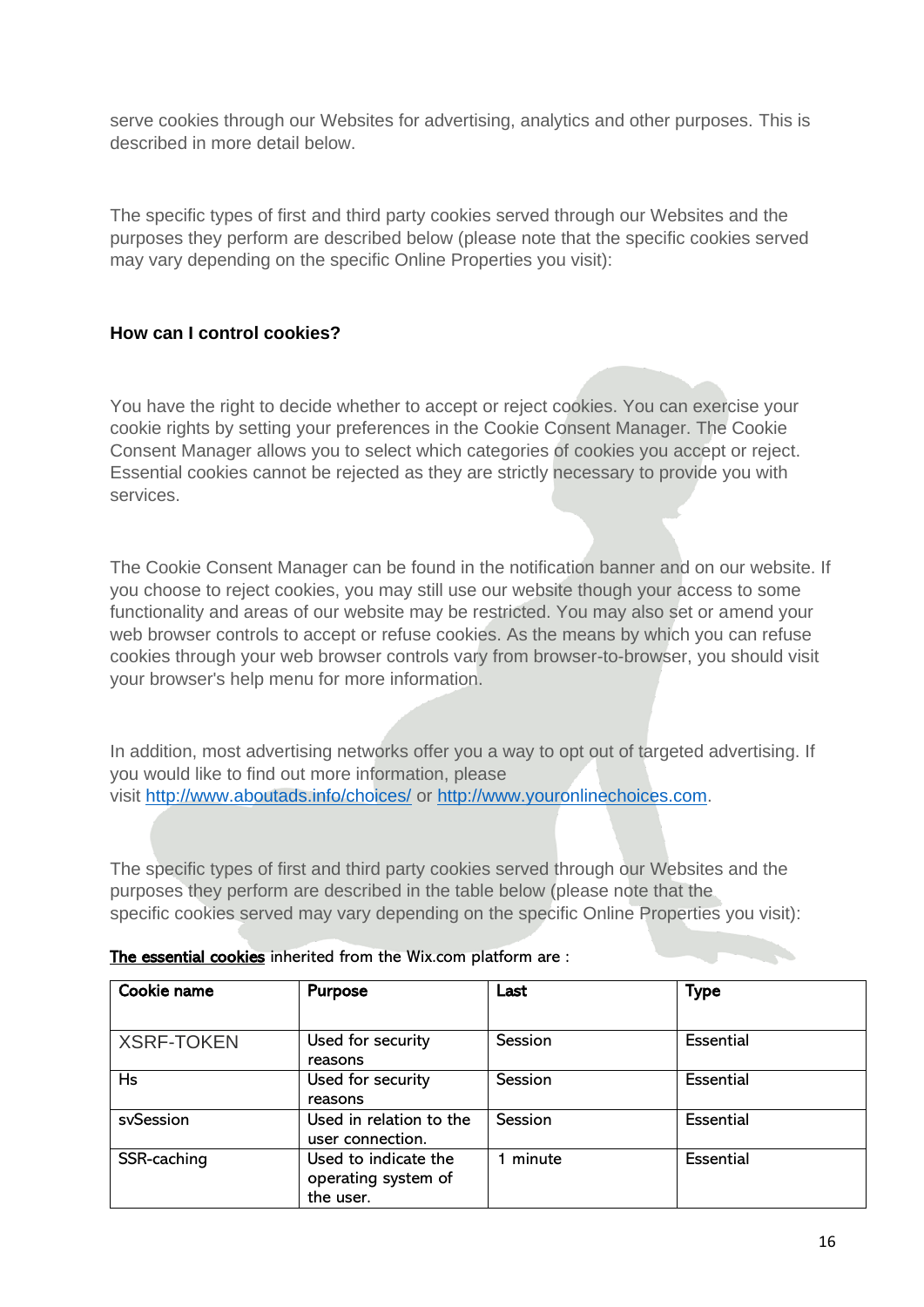



| wixCIDX                 | Used for the watch and<br>debug of the website.             | 3 months   | Essential        |
|-------------------------|-------------------------------------------------------------|------------|------------------|
| _wix_browser_sess       | Used for the watch and<br>debug of the website.             | Session    | <b>Essential</b> |
| consent-policy          | Used for settings of the<br>cookie banner.                  | 12 months  | <b>Essential</b> |
| smSession               | Used to identify the<br>connected website<br>members        | Session    | <b>Essential</b> |
| $TS^*$                  | Used for security<br>reasons and to fight<br>against fraud. | Session    | Essential        |
| bSession                | Used to measure the<br>efficiency of the<br>system.         | 30 minutes | <b>Essential</b> |
| fedops.logger.sessionId | Used to measure the<br>efficiency of the<br>system.         | 12 months  | <b>Essential</b> |

The **functional cookies** integrated through special components are:

| Nom du cookie | Objectif                                                                                         | Durée     | <b>Type</b>       |
|---------------|--------------------------------------------------------------------------------------------------|-----------|-------------------|
| wixLanguage   | Used on the<br>multilingual websites<br>to save the favorite<br>language setting of the<br>user. | 12 months | <b>Functional</b> |

#### **What about other tracking technologies, like web beacons?**

Cookies are not the only way to recognize or track visitors to a website. We may use other, similar technologies from time to time, like web beacons (sometimes called "tracking pixels" or "clear gifs"). These are tiny graphics files that contain a unique identifier that enable us to recognize when someone has visited our Websites or opened an e-mail including them. This allows us, for example, to monitor the traffic patterns of users from one page within a website to another, to deliver or communicate with cookies, to understand whether you have come to the website from an online advertisement displayed on a third-party website, to improve site performance, and to measure the success of e-mail marketing campaigns. In many instances, these technologies are reliant on cookies to function properly, and so declining cookies will impair their functioning.

#### **Do you use Flash cookies or Local Shared Objects?**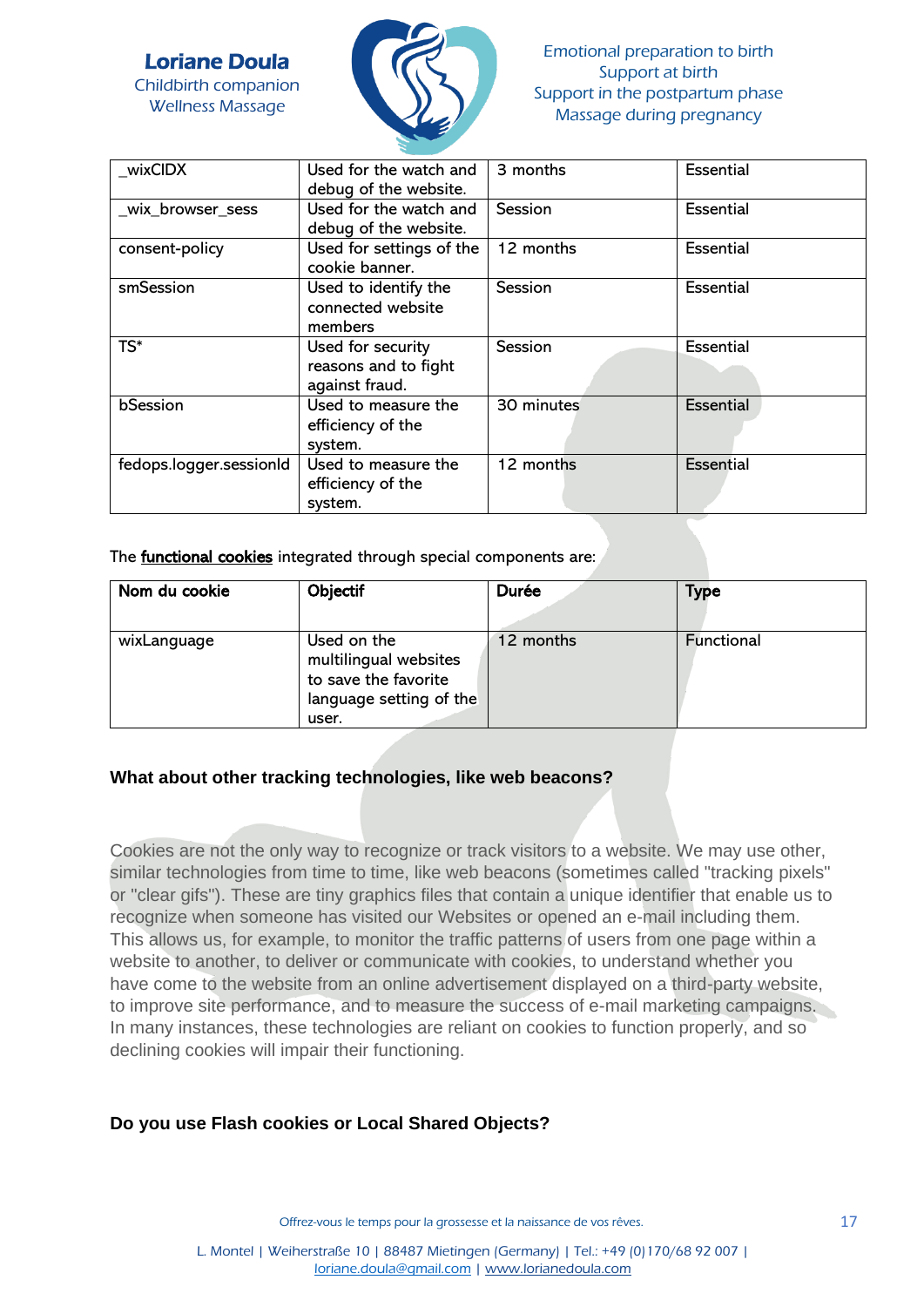Websites may also use so-called "Flash Cookies" (also known as Local Shared Objects or "LSOs") to, among other things, collect and store information about your use of our services, fraud prevention and for other site operations.

If you do not want Flash Cookies stored on your computer, you can adjust the settings of your Flash player to block Flash Cookies storage using the tools contained in the [Website](http://www.macromedia.com/support/documentation/en/flashplayer/help/settings_manager07.html#_blank)  [Storage Settings Panel.](http://www.macromedia.com/support/documentation/en/flashplayer/help/settings_manager07.html#_blank) You can also control Flash Cookies by going to the [Global Storage](http://www.macromedia.com/support/documentation/en/flashplayer/help/settings_manager03.html#_blank)  [Settings Panel](http://www.macromedia.com/support/documentation/en/flashplayer/help/settings_manager03.html#_blank) and following the instructions (which may include instructions that explain, for example, how to delete existing Flash Cookies (referred to "information" on the Macromedia site), how to prevent Flash LSOs from being placed on your computer without your being asked, and (for Flash Player 8 and later) how to block Flash Cookies that are not being delivered by the operator of the page you are on at the time).

Please note that setting the Flash Player to restrict or limit acceptance of Flash Cookies may reduce or impede the functionality of some Flash applications, including, potentially, Flash applications used in connection with our services or online content.

#### **Do you serve targeted advertising?**

Third parties may serve cookies on your computer or mobile device to serve advertising through our Websites. These companies may use information about your visits to this and other websites in order to provide relevant advertisements about goods and services that you may be interested in. They may also employ technology that is used to measure the effectiveness of advertisements. This can be accomplished by them using cookies or web beacons to collect information about your visits to this and other sites in order to provide relevant advertisements about goods and services of potential interest to you. The information collected through this process does not enable us or them to identify your name, contact details or other details that directly identify you unless you choose to provide these.

#### **How often will you update this Cookie Policy?**

We may update this Cookie Policy from time to time in order to reflect, for example, changes to the cookies we use or for other operational, legal or regulatory reasons. Please therefore re-visit this Cookie Policy regularly to stay informed about our use of cookies and related technologies.

The date at the top of this Cookie Policy indicates when it was last updated.